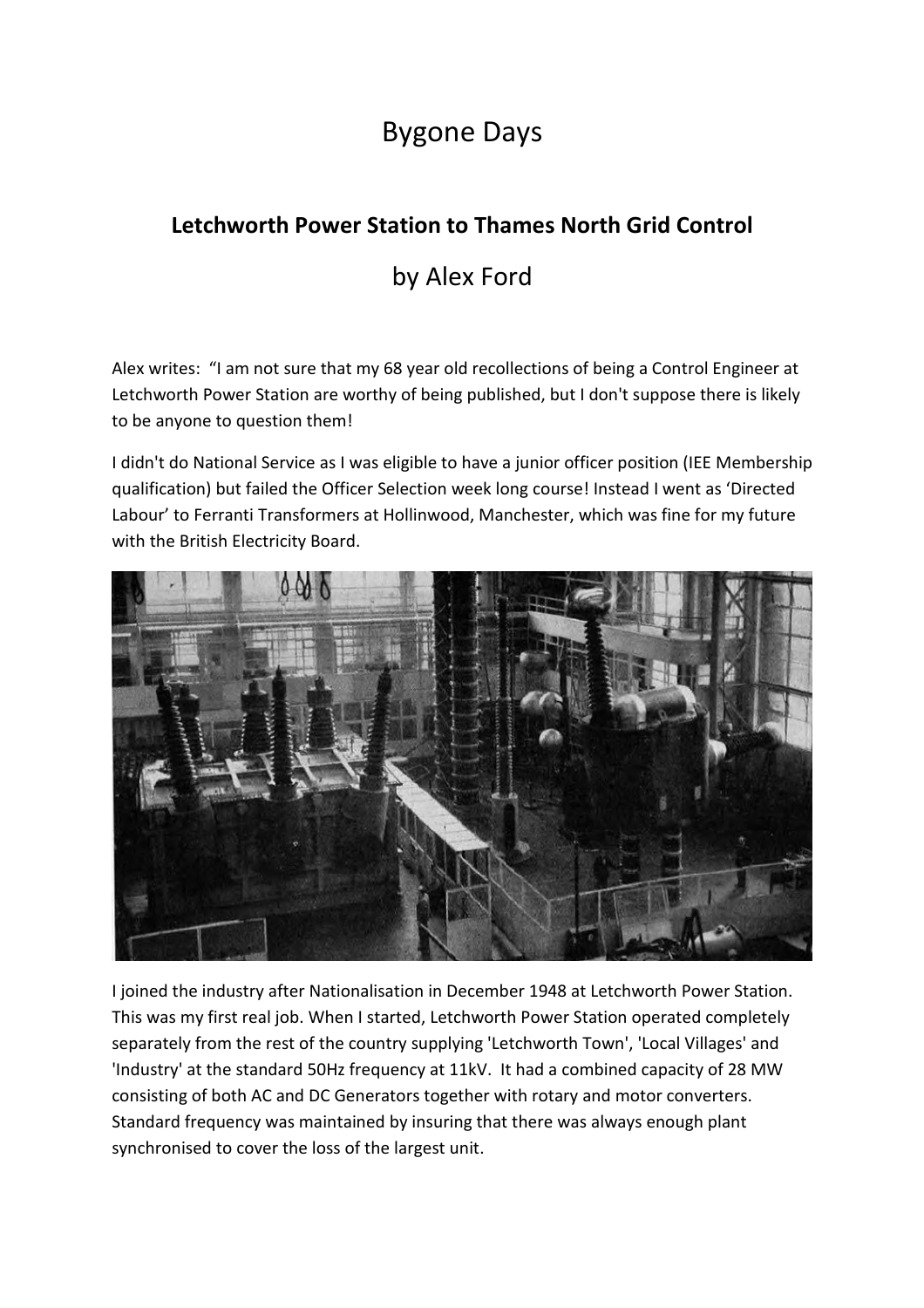Success was measured by comparing the local electric time with a standard (pendulum) clock and not being more than 10 second adrift. The standard clock was checked each morning by the Station Superintendent against the BBC 9:00 am time signal. If the electric time was more than a few seconds different, he would want to know why. The frequency, and hence the electric time, was controlled by increasing (to gain time) or reducing (to lose time) the total steam input to the synchronised AC generators.

In late 1949 a 11/33 kV transformer was installed to provide connection to the National Grid via the local Area Board 33kV network; and so was able to import or export a few Megawatts and removed the task of frequency control from the Power Station. This connection was viewed with suspicion by the old Charge Engineers and was initially switched out at night! This was because of a widespread National shut-down (before my time), when Letchworth was one of the few places in South East England where the lights stayed on. This practice was frowned upon and abandoned well before I left Letchworth in July 1950 to start at St Pauls Control ('down the hole') in London.



The entrance to 'the hole' was from King Edward Street via the old (now dismantled) St. Pauls tube station originally on top of the old lift shafts for the Post Office Unground Station. All levels were then accessed down a spiral staircase. There was also an emergency access door (watertight) to the station platform to be used by the shift staff if an air raid was taking place! The circular control rooms did not appear very cramped and I've no recollection of were the loos were. Meals were taken in the canteen at the top level and I was surprised to be told on my first day by the Control Manager that it was time to go to lunch at 12.35 when lunch hour was officially 1:00 pm until 2:00 pm. Lunch hour, I was informed, was for walking the City with the National Control Manager, and we had to eat before then!

When I joined St-Pauls Control I was on day duties and soon moved to Thames North in the Control Office doing Load Estimating. I eventually went on shift, and was on shift when Thames North moved to Cumberland House, Redbourn, Hertfordshire, in June 1957. I came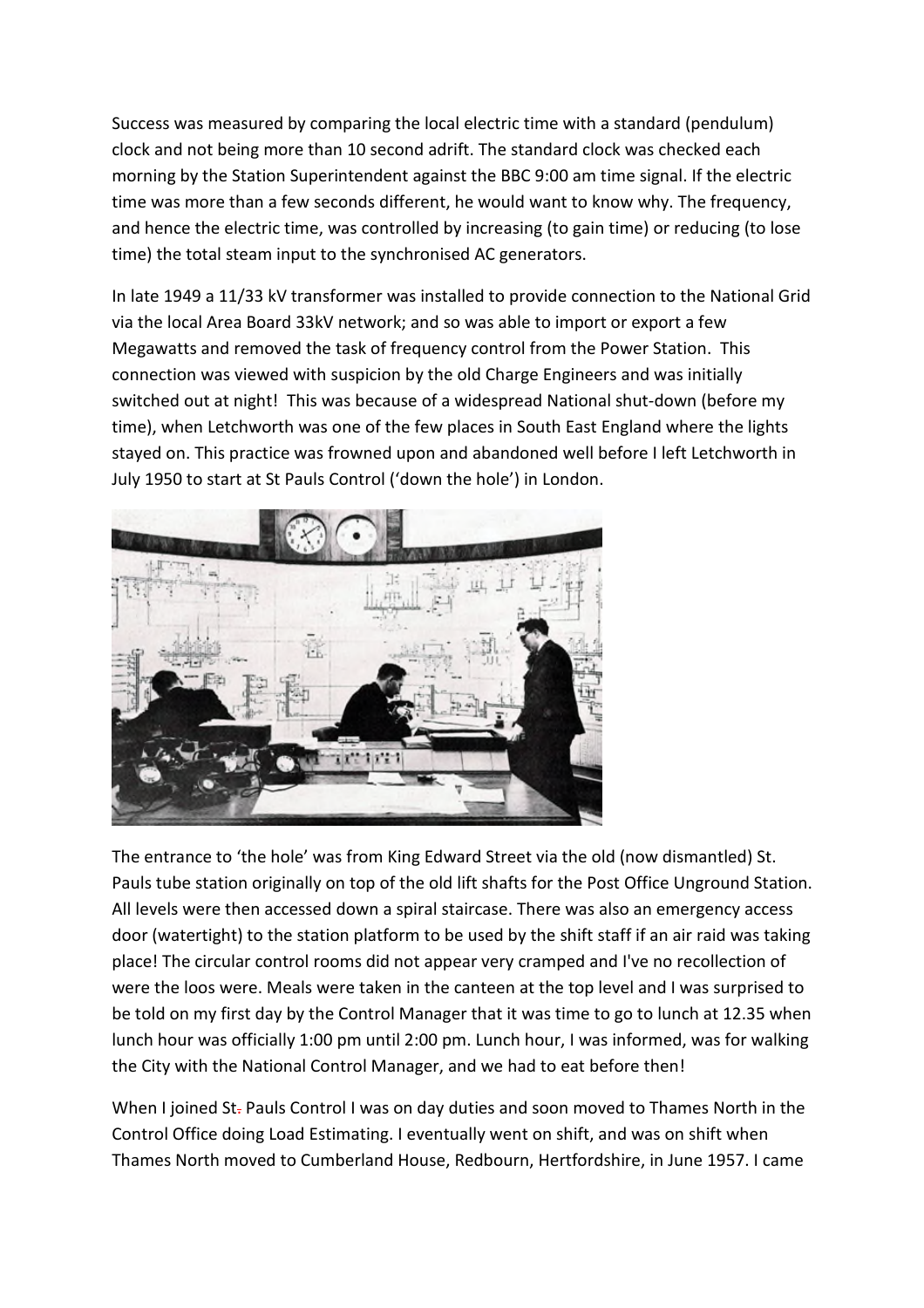off shift (at my request) in the late 1950s after the move to Rebourn, and rotated with the day planning staff between the Control, Generating Plant, and Development offices. Due to some Regional re-organisation I was moved to Bankside House from Redbourn in 1971 until 1983; then I moved back to Redbourn until my retirement on 1 July 1984.



My only knowledge of the London Power Company was that the majority of the staff in the new Thames South Control came from the LPC Control room at Ergon House, London.

Regarding Letchworth Power Station, I don't know who built it but it was probably owned by the local authority until it was Nationalised in 1948. After it was shut down, the site was certainly re-used as it had a couple of large gas turbines installed on it in later life.

London Underground Railways has a unique history and in the early days operated independent from the fledgling National Grid. Lotts Road Power Station opened in 1905 with an installed capacity of 50Mw. It was owned by one of the many private companies building the Underground network but eventually became the property of, and was run by, London Transport, to supply Direct Current electricity to the Underground railway network. In its life time it was converted from coal then oil and latterly gas but it was eventually closed on 21 October 2002.

Over the years the Underground railway has become more dependent on supply from National Grid. However Greenwich Power Station is still operational but in a back-up mode to operate in an emergency if supply from the Grid is interrupted. My understanding is they have re-equipped the Gas Turbine plant which provides a very quick start. Grove Road Power Station closed sometime in the late 1970s but I have no knowledge of it supplying power to the Underground network.

There is a story that Cumberland House, reputed to be the hunting Lodge of the Duke of Cumberland, left his mistress locked in the house whilst he joined his army to drive the